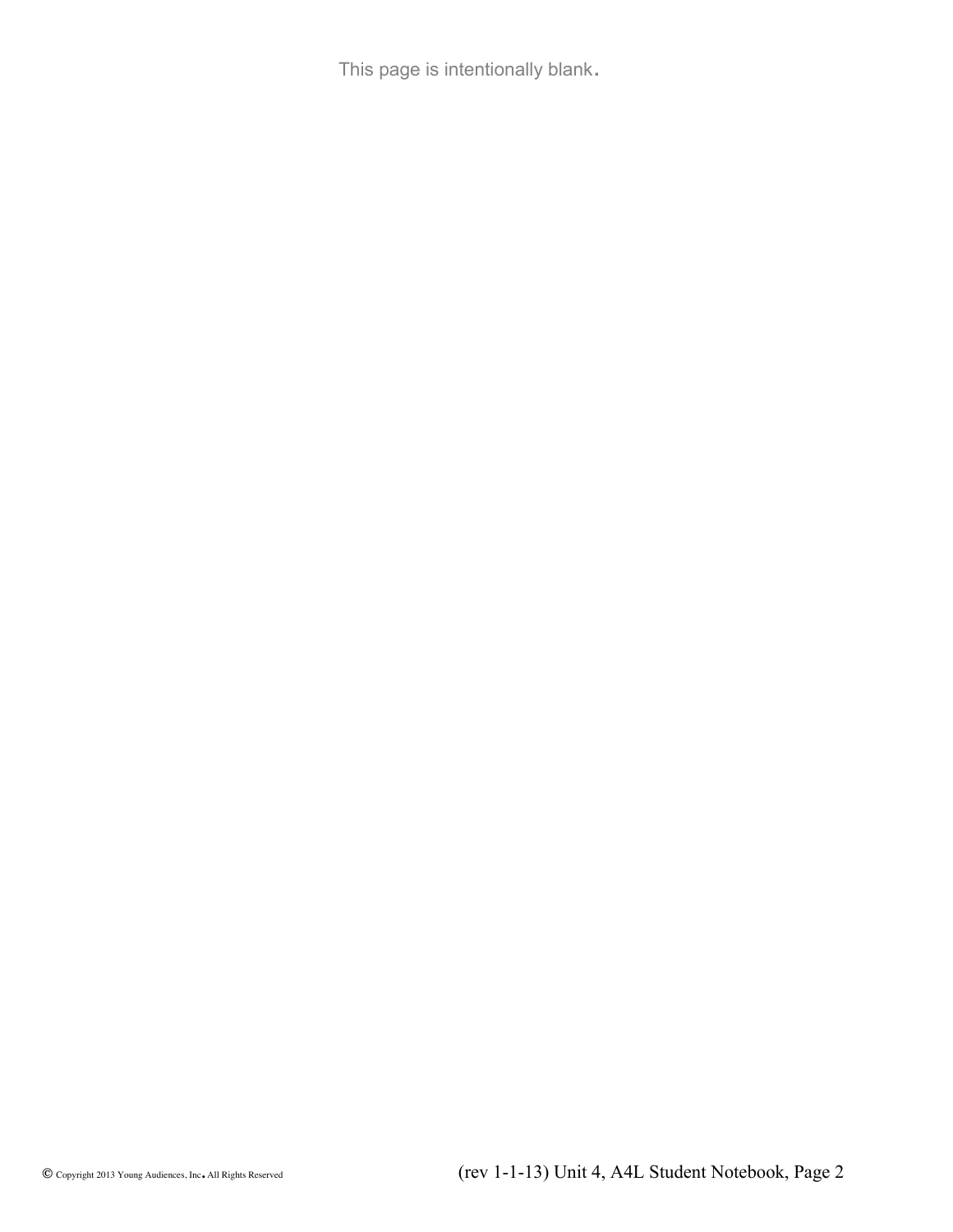### UNIT OVERVIEW FOR STUDENTS Planting a Community

This is the path Unit 4 takes to create a Seedfolks performance.

# **Part 1**





 $\overline{a}$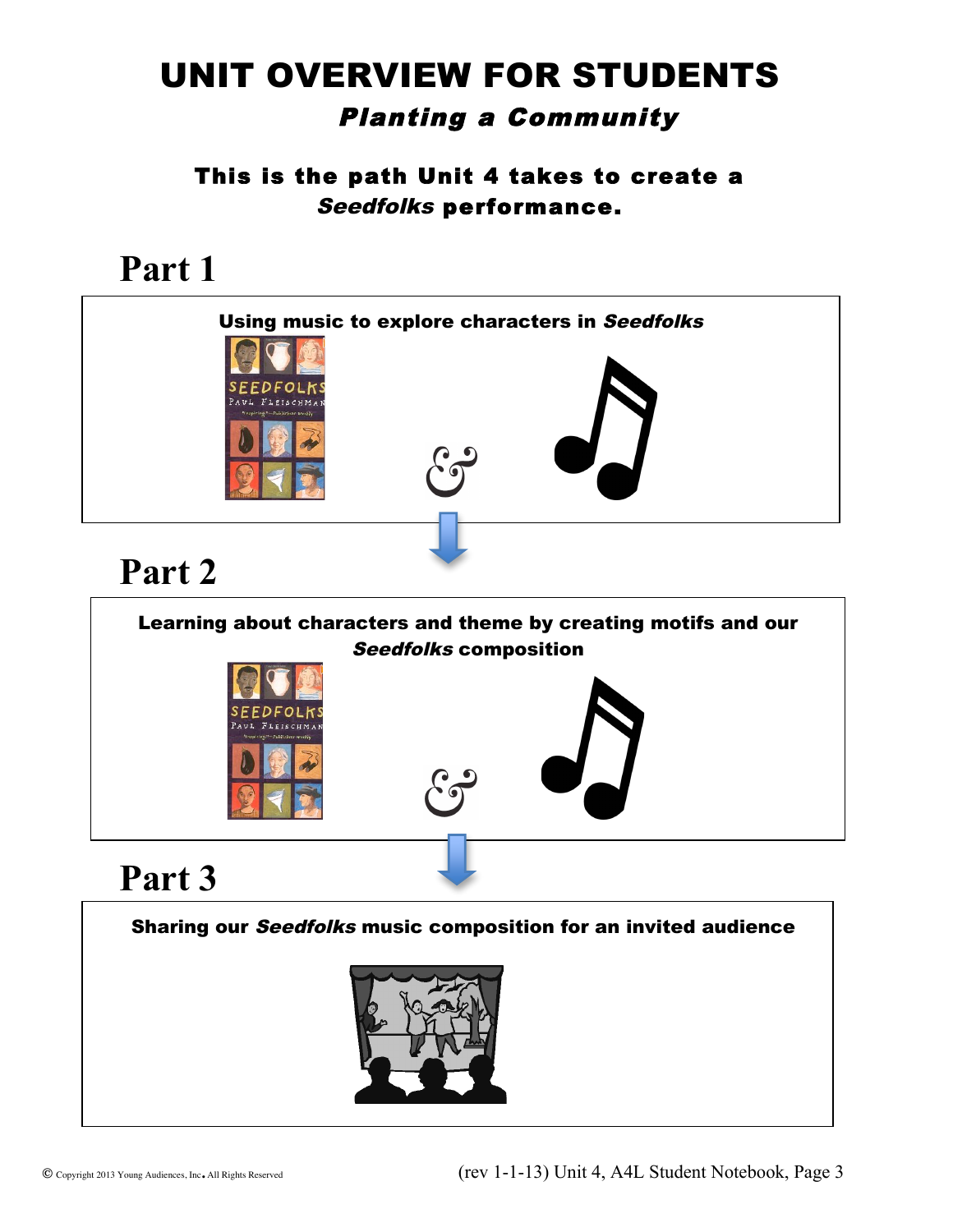### *Seedfolks* **Character Chart**

| <b>Character</b> | <b>Basic facts about Kim</b>     | What did Kim do in the garden? Did<br>she interact with another character?       |
|------------------|----------------------------------|----------------------------------------------------------------------------------|
| <b>Kim</b>       |                                  |                                                                                  |
| <b>Character</b> | <b>Basic facts about Ana</b>     | What did Ana do in the garden? Did<br>she interact with another character?       |
| Ana              |                                  |                                                                                  |
| <b>Character</b> | <b>Basic facts about Wendell</b> | What did Wendell do in the garden?<br>Did he interact with another<br>character? |
| Wendell          |                                  |                                                                                  |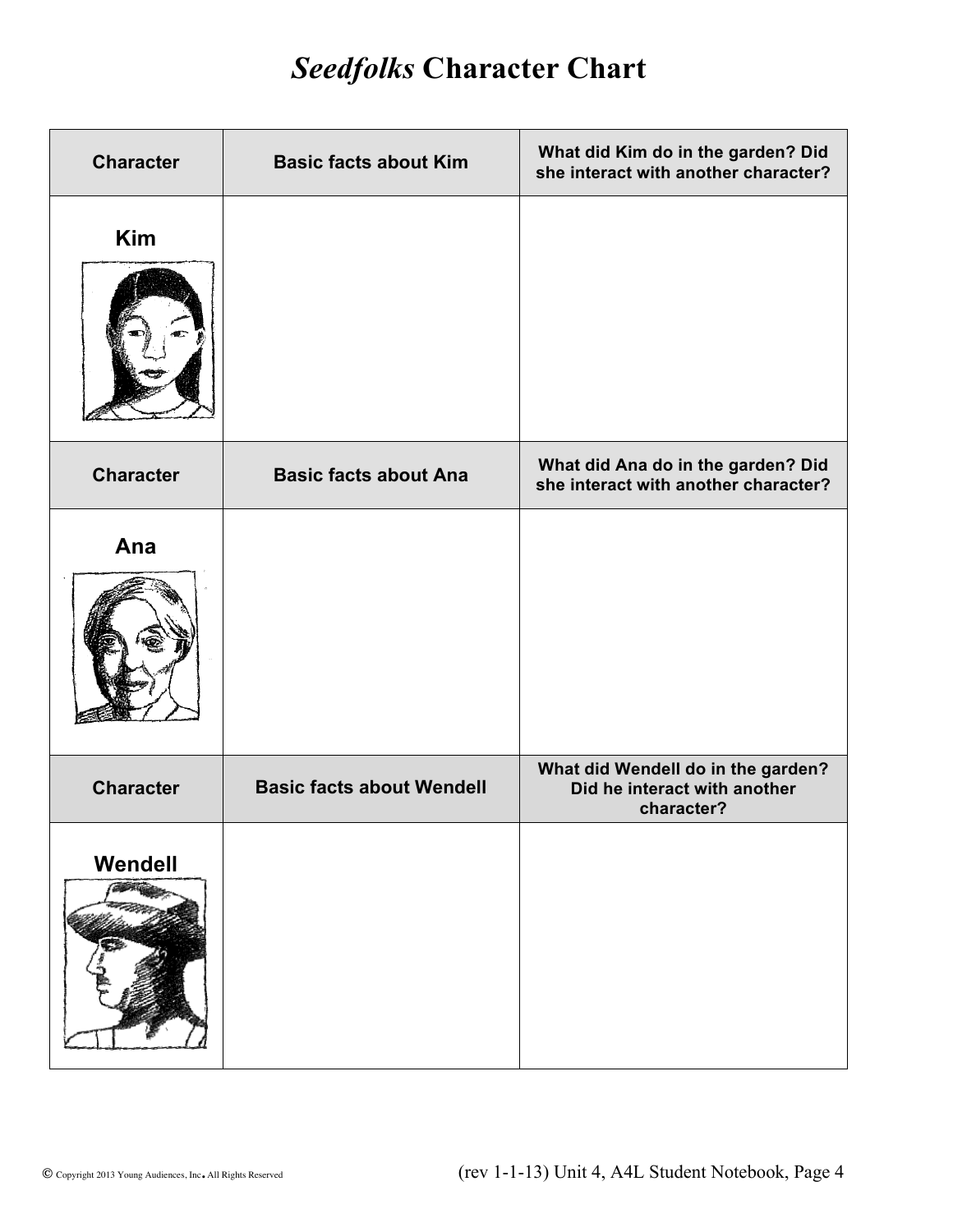### *Seedfolks* **Character Chart**

*Continued*

| Look back at your annotations. What kind of<br>person is Kim? What was she feeling throughout<br>the chapter? Did she change?   | What sounds can you use to represent Kim's<br>feelings and transformation?     |
|---------------------------------------------------------------------------------------------------------------------------------|--------------------------------------------------------------------------------|
|                                                                                                                                 |                                                                                |
|                                                                                                                                 |                                                                                |
|                                                                                                                                 |                                                                                |
|                                                                                                                                 |                                                                                |
| Look back at your annotations. What kind of<br>person is Ana? What was she feeling throughout<br>the chapter? Did she change?   | What sounds can you use to represent Ana's<br>feelings and transformation?     |
|                                                                                                                                 |                                                                                |
|                                                                                                                                 |                                                                                |
|                                                                                                                                 |                                                                                |
|                                                                                                                                 |                                                                                |
| Look back at your annotations. What kind of<br>person is Wendell? What was he feeling<br>throughout the chapter? Did he change? | What sounds can you use to represent<br>Wendell's feelings and transformation? |
|                                                                                                                                 |                                                                                |
|                                                                                                                                 |                                                                                |
|                                                                                                                                 |                                                                                |
|                                                                                                                                 |                                                                                |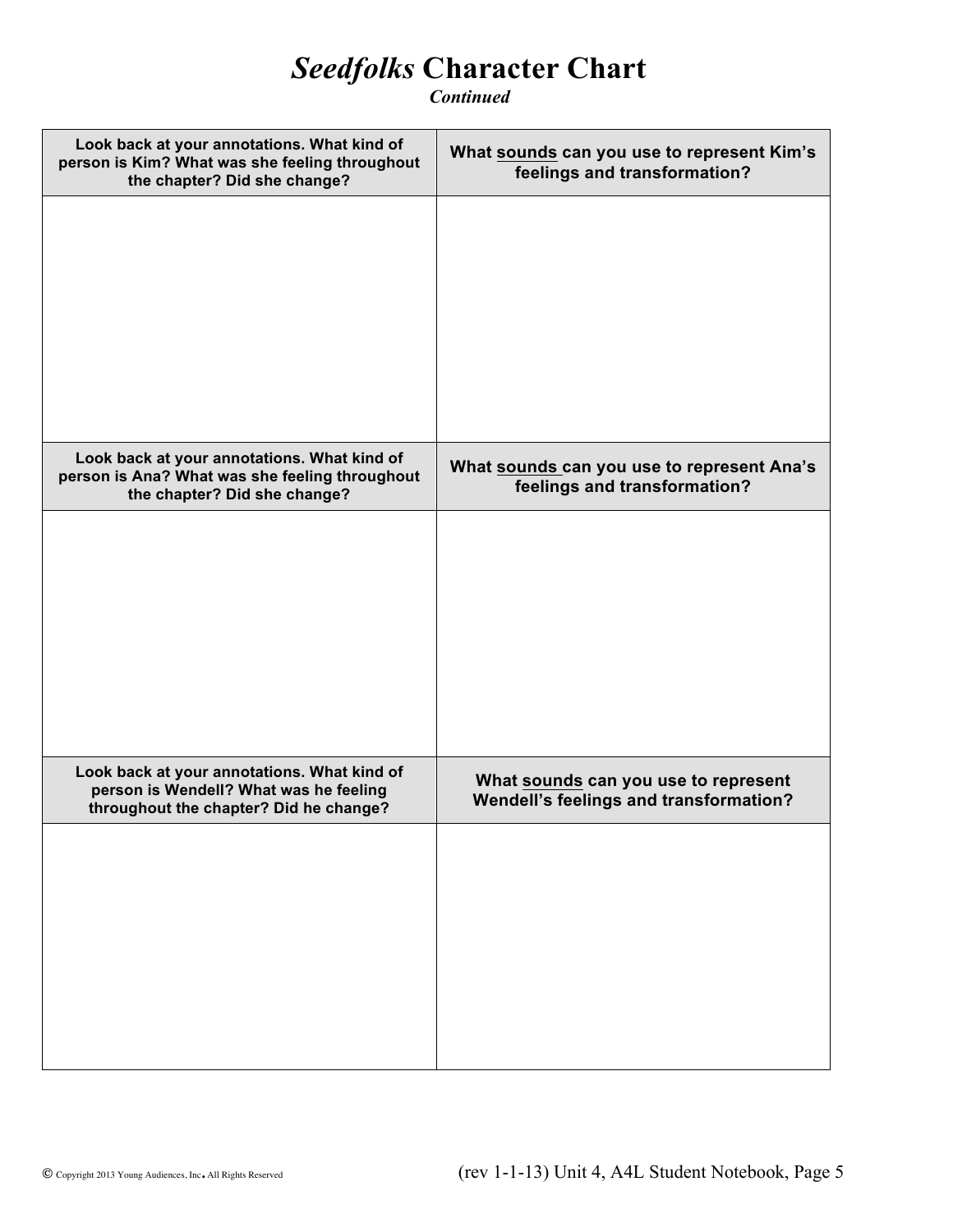### **Reflection Journal - Kim**

#### **Directions:**

Use this space to write your personal thoughts and reflections on this character. You can write about anything that stood out for you. Here are some questions to get you started.

- What have you learned from the character?
- What do you think is the *most important thing* to remember about the character?  $\bullet$
- Did this character, or something that happened in the chapter, make you *think of an experience in*  $\bullet$  . your own life?

My thoughts and reflections: **\*BIG IDEA\*** Write one big idea that "Kim" has left you thinking about. It can be a short sentence or a word or phrase.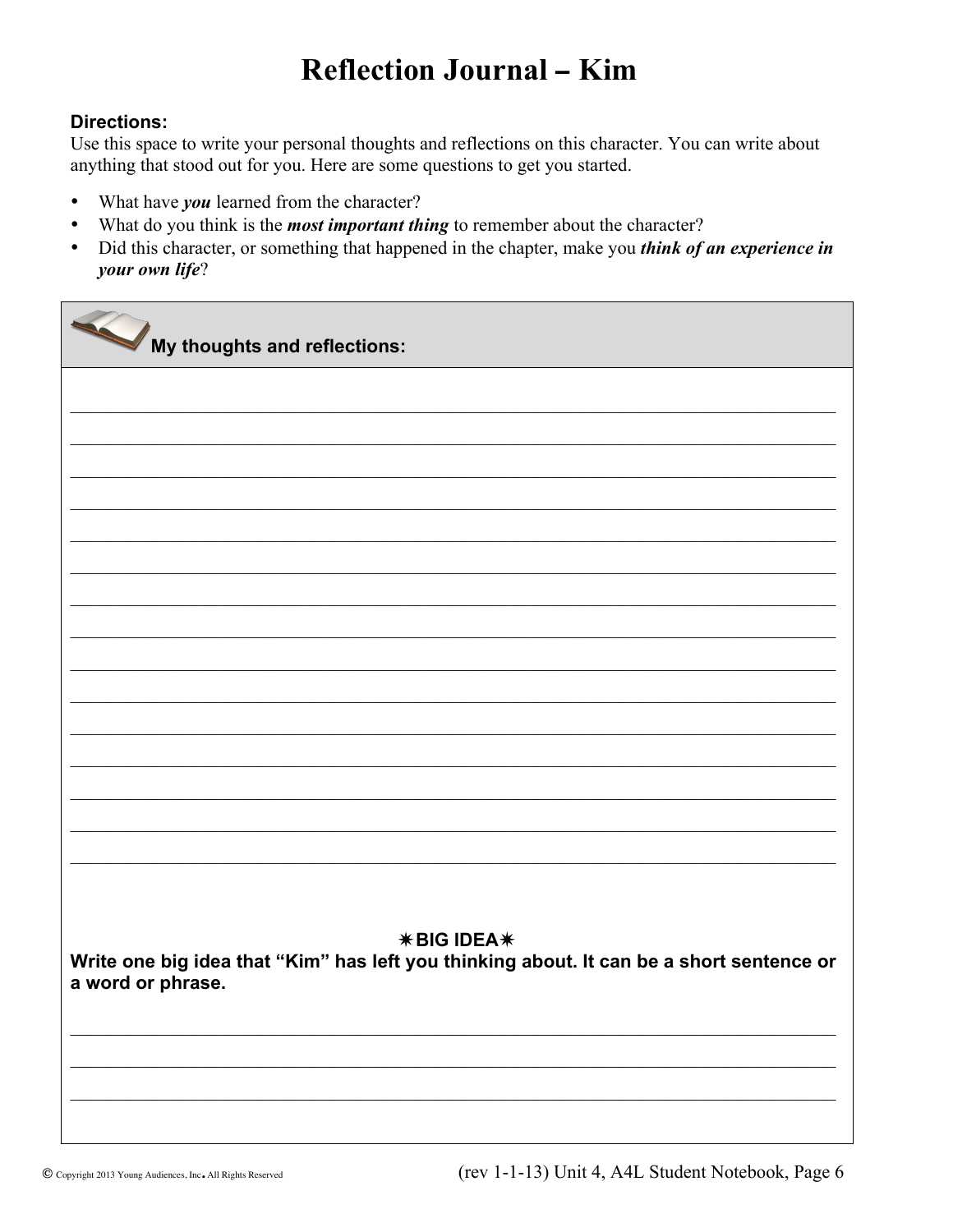

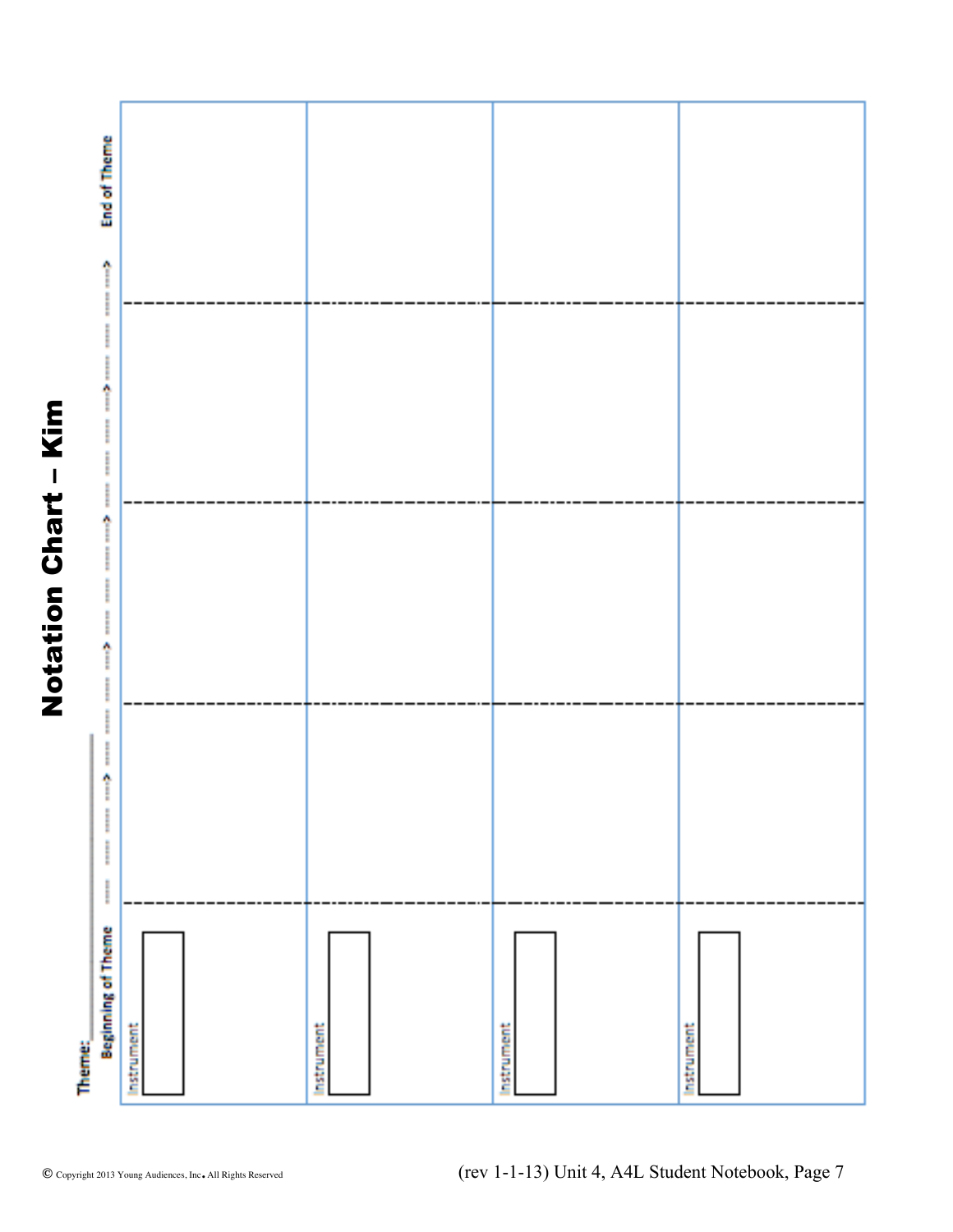# COMPOSER'S QUESTIONS – KIM THEME: \_\_\_\_\_\_\_\_\_\_\_\_\_\_\_\_\_

*Directions: Use these questions to guide your composing process. Before you complete your composition, talk with your ensemble about each question and then check it off each question and/or write notes for yourself.*

 $\square$  What characteristic, emotion, and/or change are we showing through music?

 $\square$  How will we begin and end the theme?

o *Will we start and end with the same instrument; start with one instrument and end with another; or end with all our instruments?*

 $\_$ 

 $\mathcal{L}_\text{max}$  , and the contract of the contract of the contract of the contract of the contract of the contract of the contract of the contract of the contract of the contract of the contract of the contract of the contr

 $\_$ 

 $\overline{\phantom{a}}$ 

 $\mathcal{L}_\text{max}$  , and the contract of the contract of the contract of the contract of the contract of the contract of the contract of the contract of the contract of the contract of the contract of the contract of the contr

 $\overline{\phantom{a}}$ 

 $\_$ 

 $\_$ 

 $\square$  Which instruments will overlap?

 $\square$  Which music elements (dynamics, duration, pitch, timbre) will change?

 $\square$  Should we use counting off to help us organize our sounds?

 $\square$  Have we fulfilled all the criteria for a theme?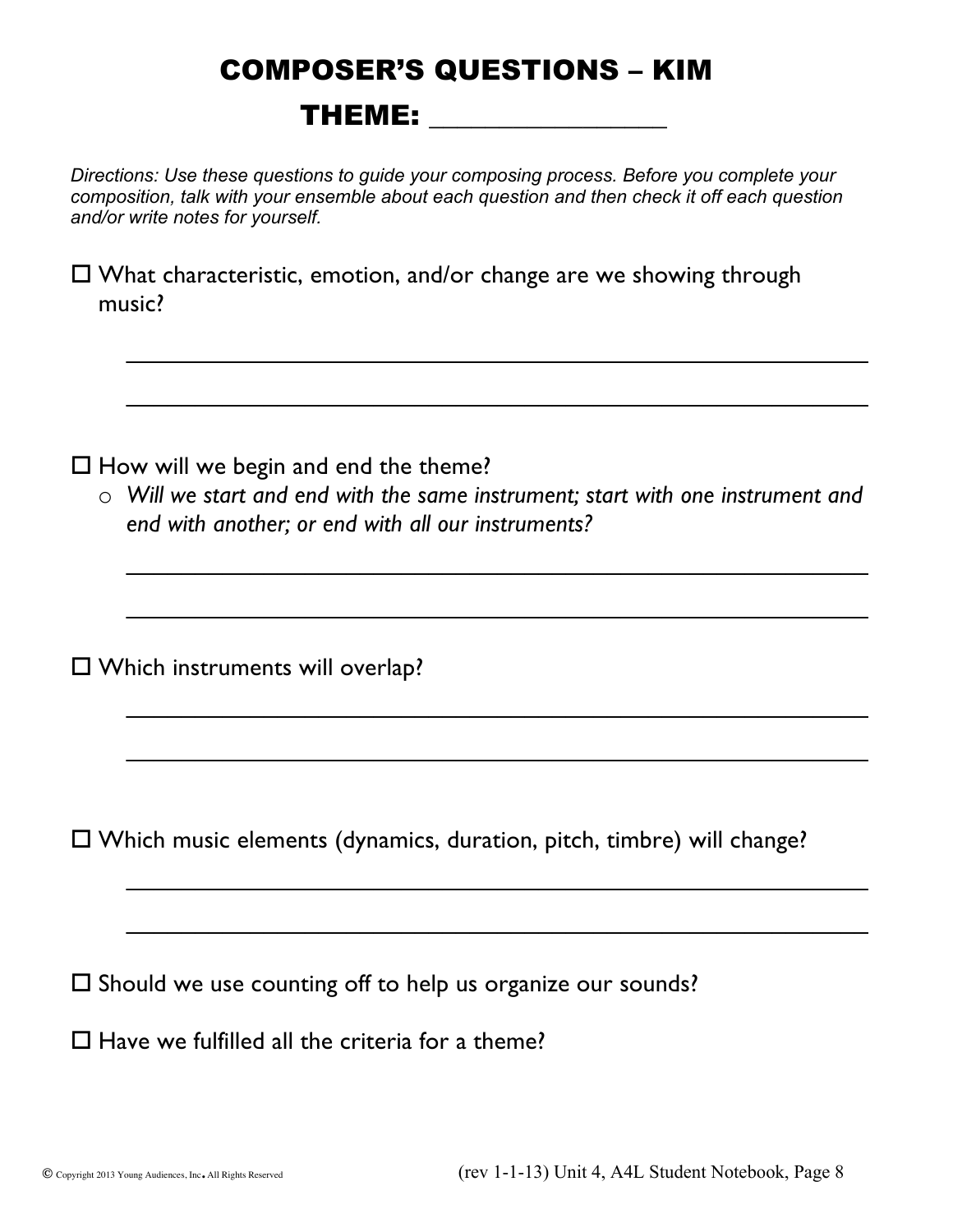### **Reflection Journal - Ana**

#### **Directions:**

Use this space to write your personal thoughts and reflections on this character. You can write about anything that stood out for you. Here are some questions to get you started.

- What have you learned from the character?
- What do you think is the *most important thing* to remember about the character?  $\bullet$
- Did this character, or something that happened in the chapter, make you *think of an experience in*  $\bullet$  . your own life?

My thoughts and reflections: **\*BIG IDEA\*** Write one big idea that "Ana" has left you thinking about. It can be a short sentence or a word or phrase.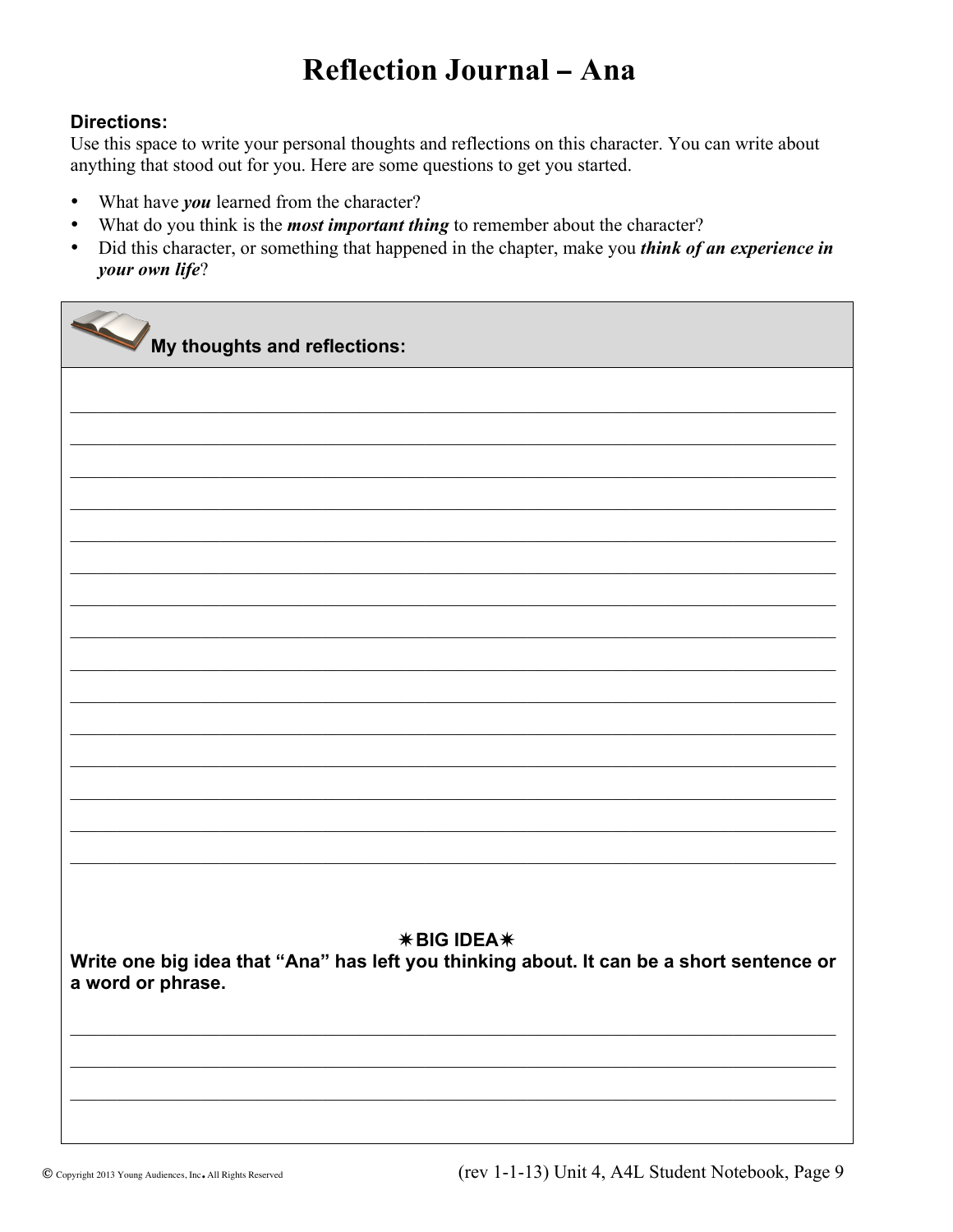

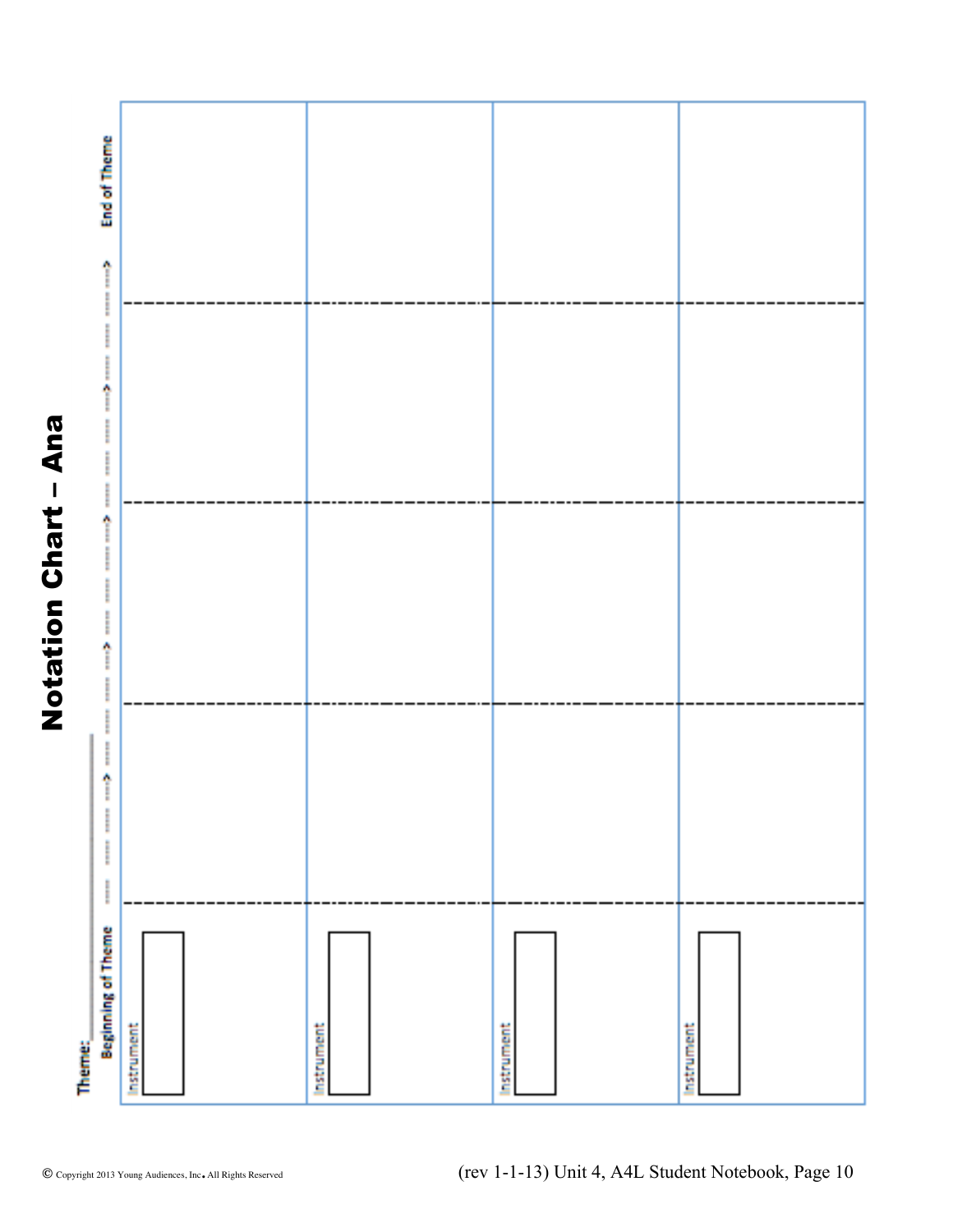# COMPOSER'S QUESTIONS – ANA THEME: \_\_\_\_\_\_\_\_\_\_\_\_\_\_\_\_\_

*Directions: Use these questions to guide your composing process. Before you complete your composition, talk with your ensemble about each question and then check it off each question and/or write notes for yourself.*

 $\square$  What characteristic, emotion, and/or change are we showing through music?

 $\square$  How will we begin and end the theme?

o *Will we start and end with the same instrument; start with one instrument and end with another; or end with all our instruments?*

 $\overline{\phantom{a}}$ 

 $\_$ 

 $\mathcal{L}_\text{max}$  , and the contract of the contract of the contract of the contract of the contract of the contract of the contract of the contract of the contract of the contract of the contract of the contract of the contr

 $\overline{\phantom{a}}$  , and the contribution of the contribution of the contribution of the contribution of the contribution of the contribution of the contribution of the contribution of the contribution of the contribution of the

 $\_$ 

 $\overline{\phantom{a}}$ 

 $\_$ 

 $\_$ 

 $\square$  Which instruments will overlap?

 $\square$  Which music elements (dynamics, duration, pitch, timbre) will change?

 $\square$  Should we use counting off to help us organize our sounds?

 $\square$  Have we fulfilled all the criteria for a theme?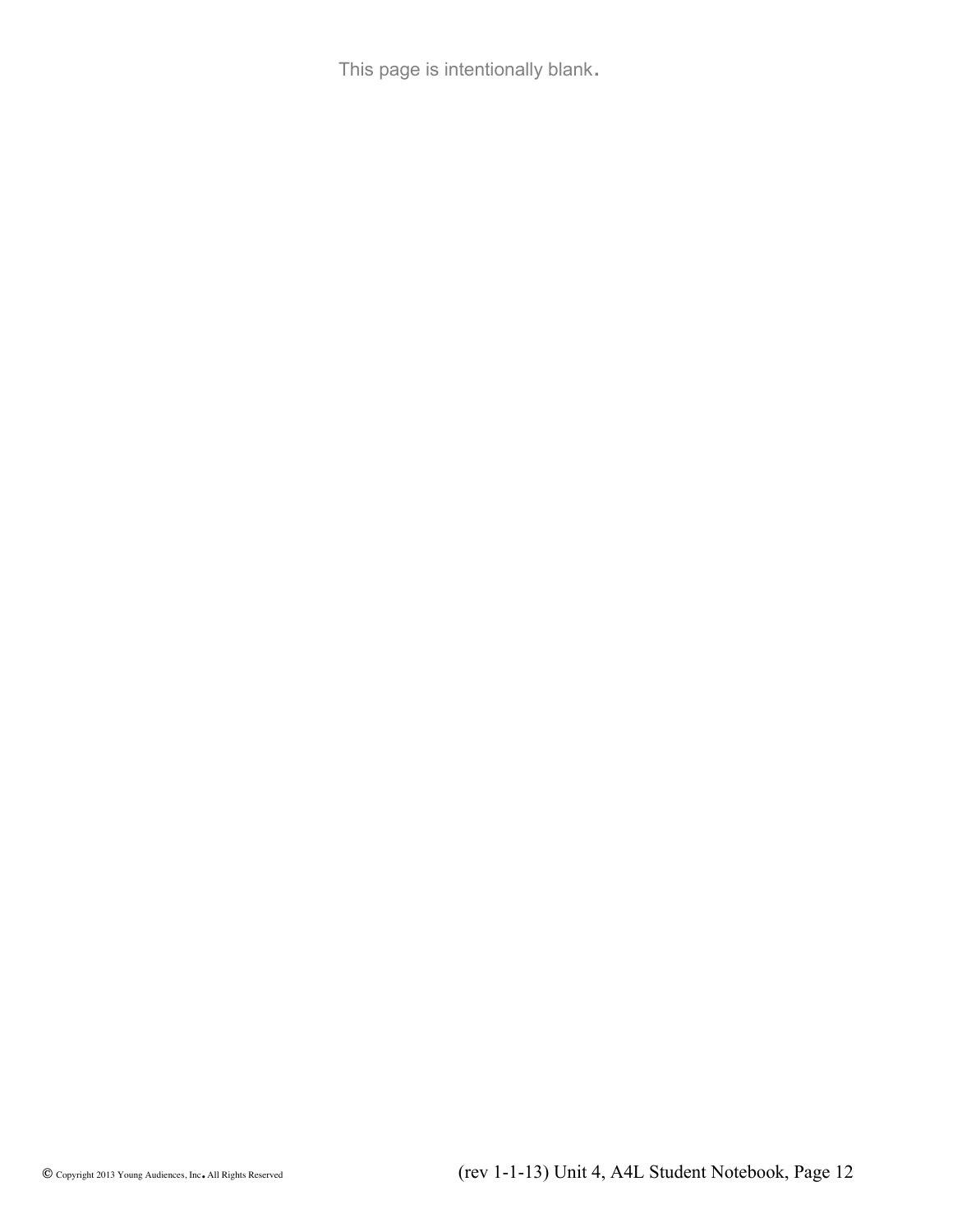



**First TRAIL Marker** 



Reflecting on Reading and Music

My ensemble wanted to show that Ana... because the text said... (Write 1-3 clues from the text that led you think those things about Ana.) In our theme, we showed Ana's feelings and how she changed throughout the chapter by (Describe how you decided to play your theme.)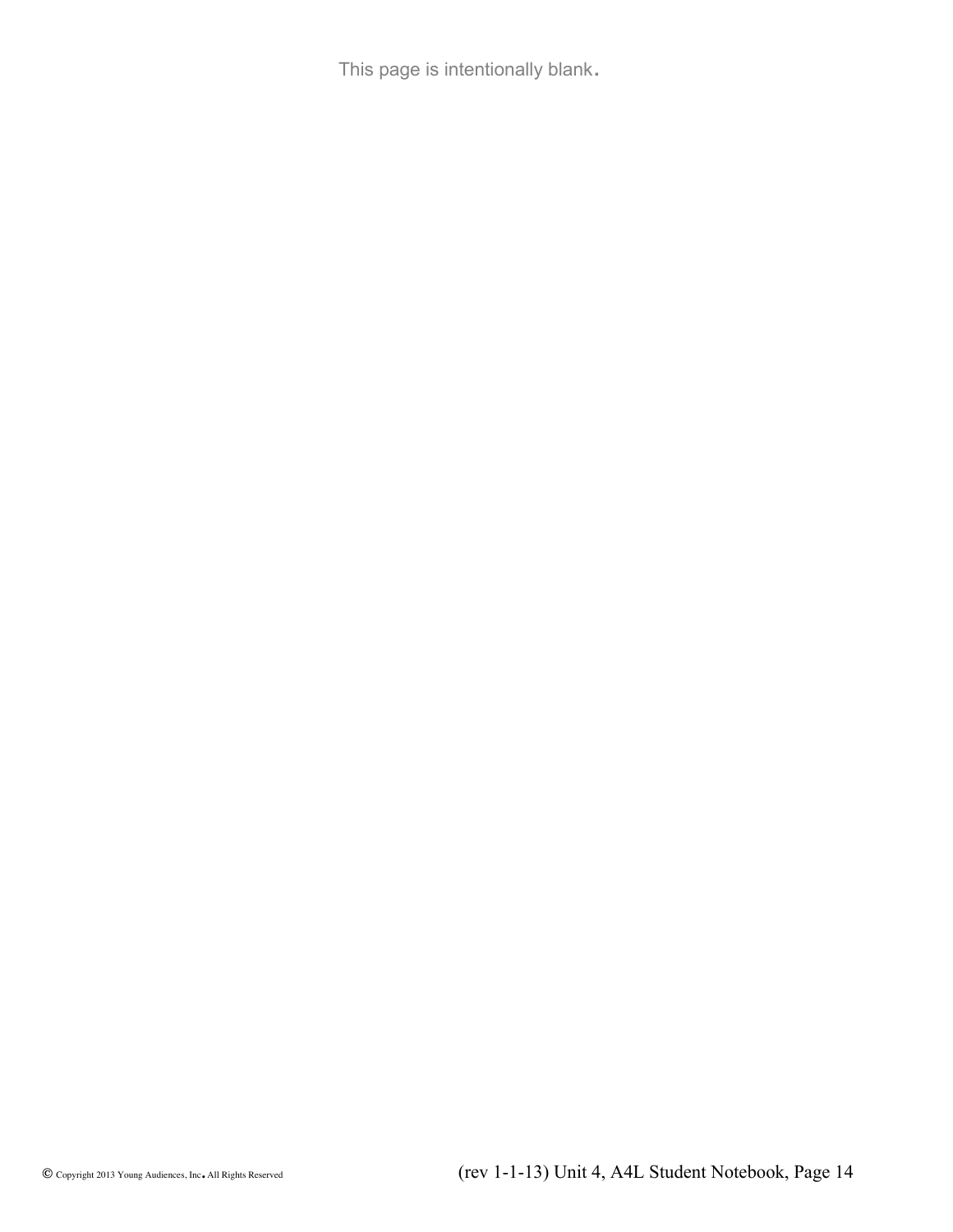### **Reflection Journal - Wendell**

#### **Directions:**

Use this space to write your personal thoughts and reflections on this character. You can write about anything that stood out for you. Here are some questions to get you started.

- What have you learned from the character?
- What do you think is the *most important thing* to remember about the character?  $\bullet$
- Did this character, or something that happened in the chapter, make you *think of an experience in*  $\bullet$  . your own life?

My thoughts and reflections: **\*BIG IDEA\*** Write one big idea that "Wendell" has left you thinking about. It can be a short sentence or a word or phrase.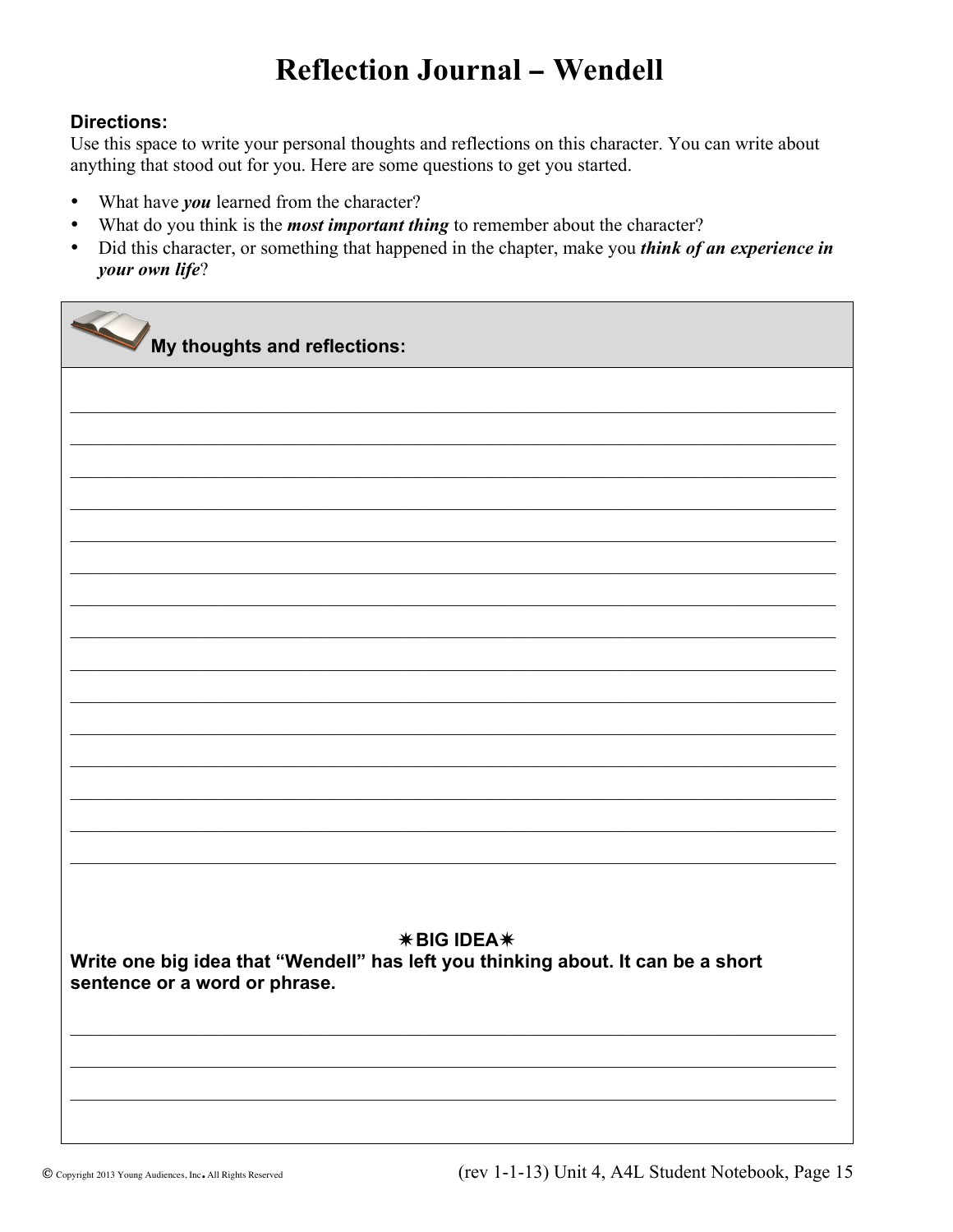

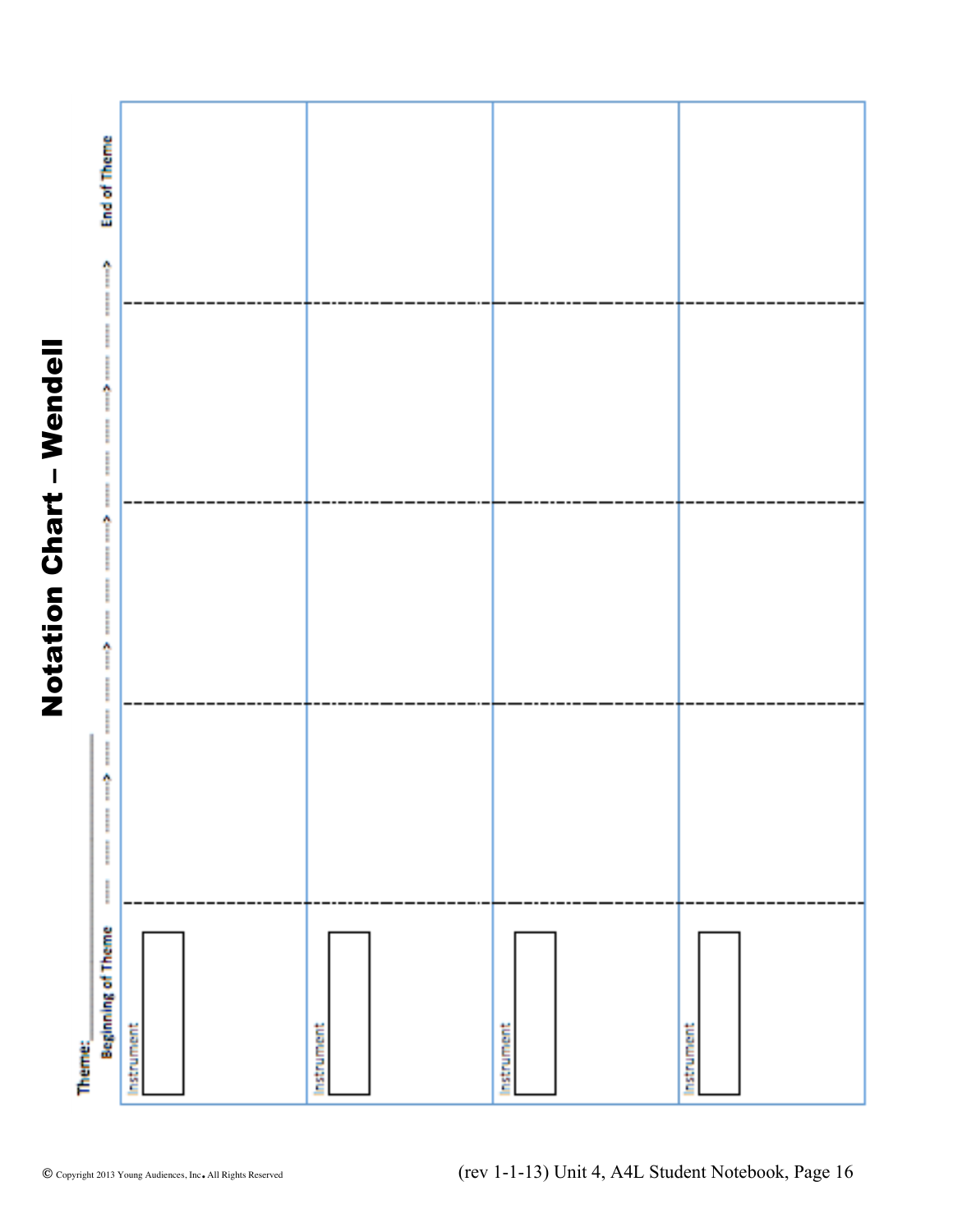## COMPOSER'S QUESTIONS – WENDELL THEME:

*Directions: Use these questions to guide your composing process. Before you complete your composition, talk with your ensemble about each question and then check it off each question and/or write notes for yourself.*

 $\square$  What characteristic, emotion, and/or change are we showing through music?

 $\Box$  How will we begin and end the theme?

o *Will we start and end with the same instrument; start with one instrument and end with another; or end with all our instruments?*

 $\_$ 

 $\overline{\phantom{a}}$ 

 $\mathcal{L}_\text{max}$  , and the contract of the contract of the contract of the contract of the contract of the contract of the contract of the contract of the contract of the contract of the contract of the contract of the contr

 $\mathcal{L}_\text{max}$  , and the contract of the contract of the contract of the contract of the contract of the contract of the contract of the contract of the contract of the contract of the contract of the contract of the contr

 $\_$ 

 $\mathcal{L}_\text{max}$  , and the contract of the contract of the contract of the contract of the contract of the contract of the contract of the contract of the contract of the contract of the contract of the contract of the contr

 $\_$ 

 $\_$ 

 $\square$  Which instruments will overlap?

 $\square$  Which music elements (dynamics, duration, pitch, timbre) will change?

 $\square$  Should we use counting off to help us organize our sounds?

 $\square$  Have we fulfilled all the criteria for a theme?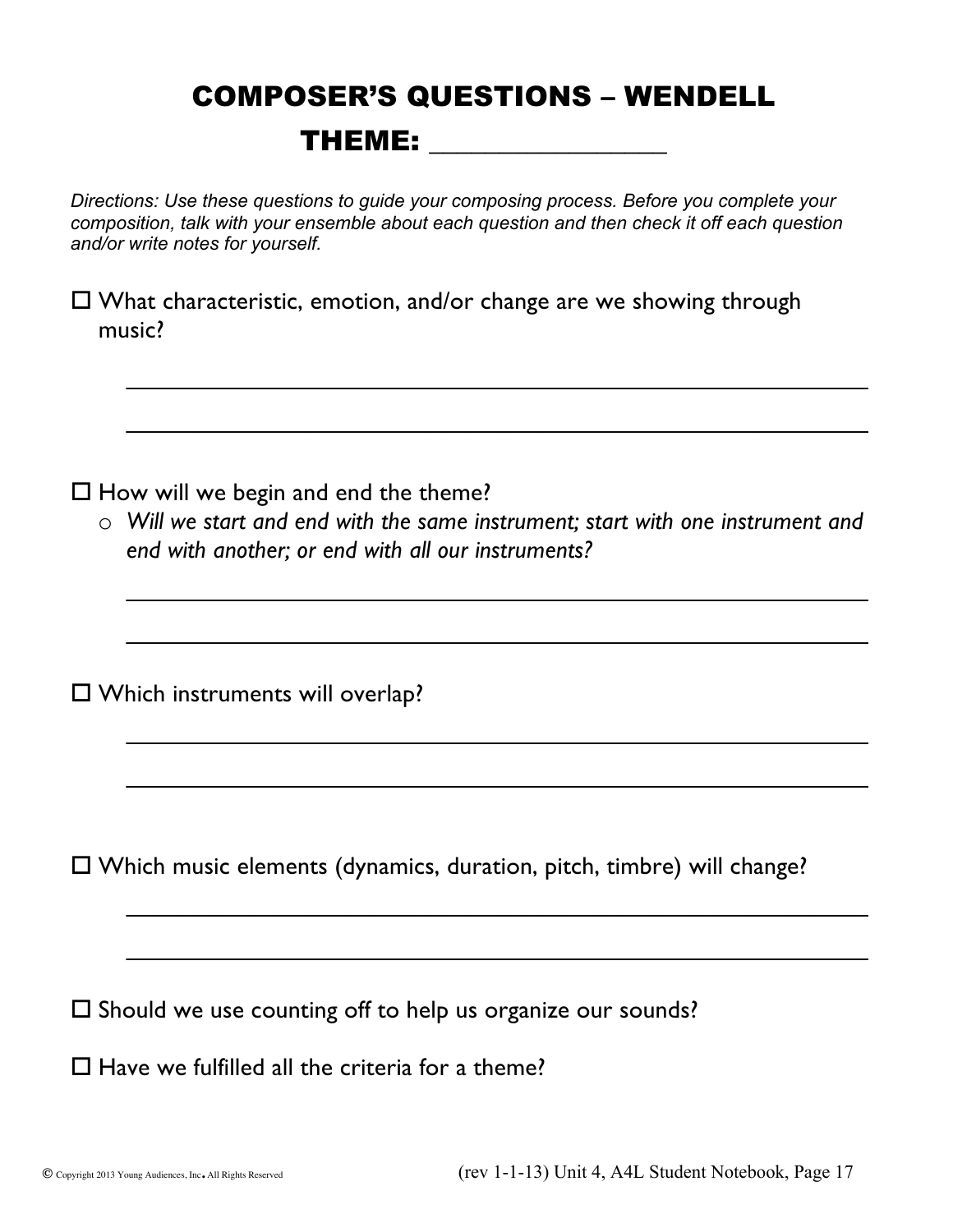# *Seedfolks* **Character Chart**

| <b>Character</b> | <b>Basic fact about him/her</b>  | What did s/he do in the garden? Did<br>s/he interact with another character? |
|------------------|----------------------------------|------------------------------------------------------------------------------|
|                  |                                  |                                                                              |
| <b>Character</b> | <b>Basic facts about him/her</b> | What did s/he do in the garden? Did<br>s/he interact with another character? |
|                  |                                  |                                                                              |
| <b>Character</b> | <b>Basic facts about him/her</b> | What did s/he do in the garden? Did<br>s/he interact with another character? |
|                  |                                  |                                                                              |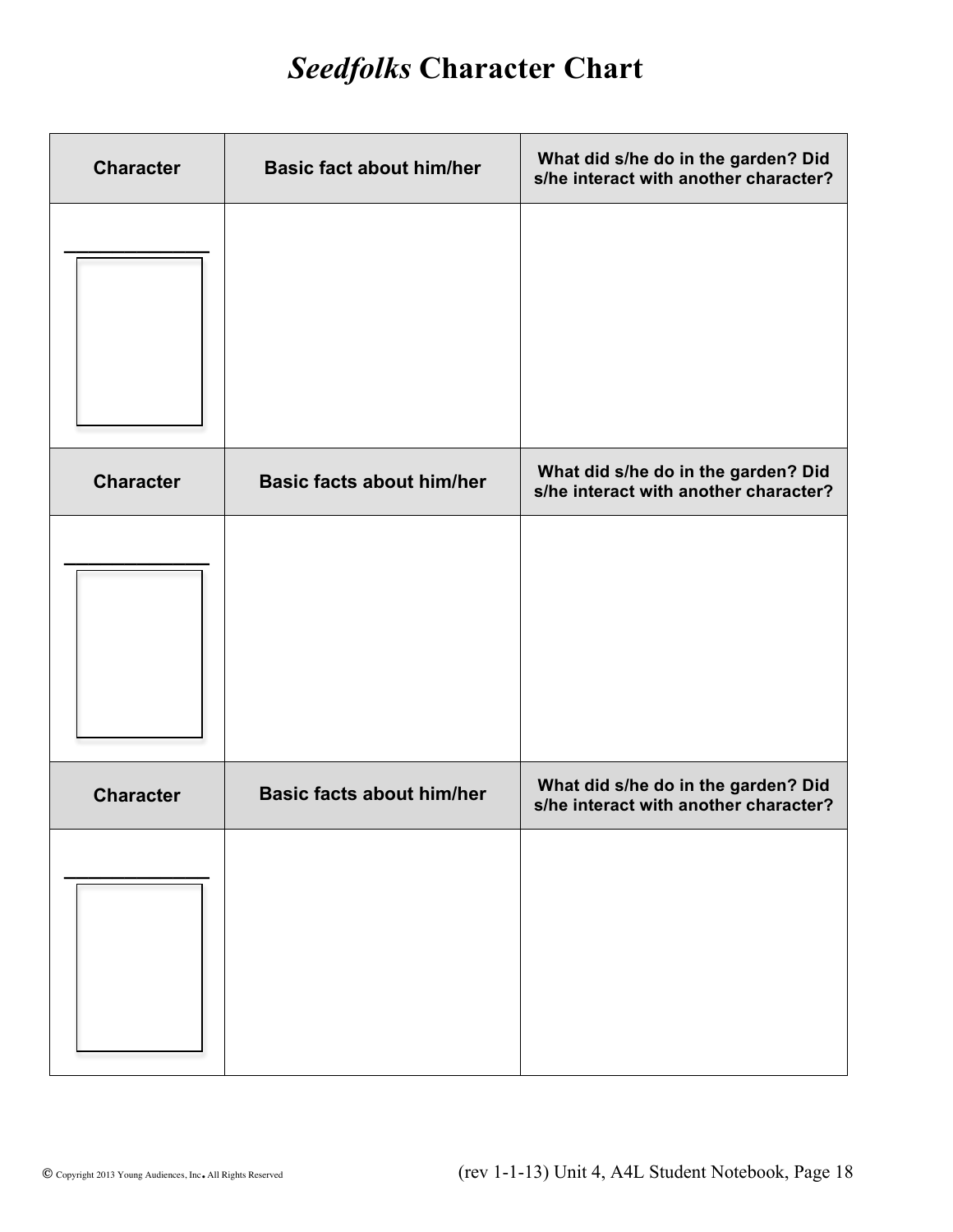### *Seedfolks* **Character Chart**

*Continued*

| Look back at your annotations. What kind of<br>person is s/he? What was s/he feeling throughout<br>the chapter? Did s/he change? | What sounds can you use to represent her or<br>his feelings and transformation? |
|----------------------------------------------------------------------------------------------------------------------------------|---------------------------------------------------------------------------------|
|                                                                                                                                  |                                                                                 |
|                                                                                                                                  |                                                                                 |
|                                                                                                                                  |                                                                                 |
|                                                                                                                                  |                                                                                 |
| Look back at your annotations. What kind of<br>person is s/he? What was s/he feeling throughout<br>the chapter? Did s/he change? | What sounds can you use to represent her or<br>his feelings and transformation? |
|                                                                                                                                  |                                                                                 |
|                                                                                                                                  |                                                                                 |
|                                                                                                                                  |                                                                                 |
|                                                                                                                                  |                                                                                 |
| Look back at your annotations. What kind of<br>person is s/he? What was s/he feeling throughout<br>the chapter? Did s/he change? | What sounds can you use to represent her or<br>his feelings and transformation? |
|                                                                                                                                  |                                                                                 |
|                                                                                                                                  |                                                                                 |
|                                                                                                                                  |                                                                                 |
|                                                                                                                                  |                                                                                 |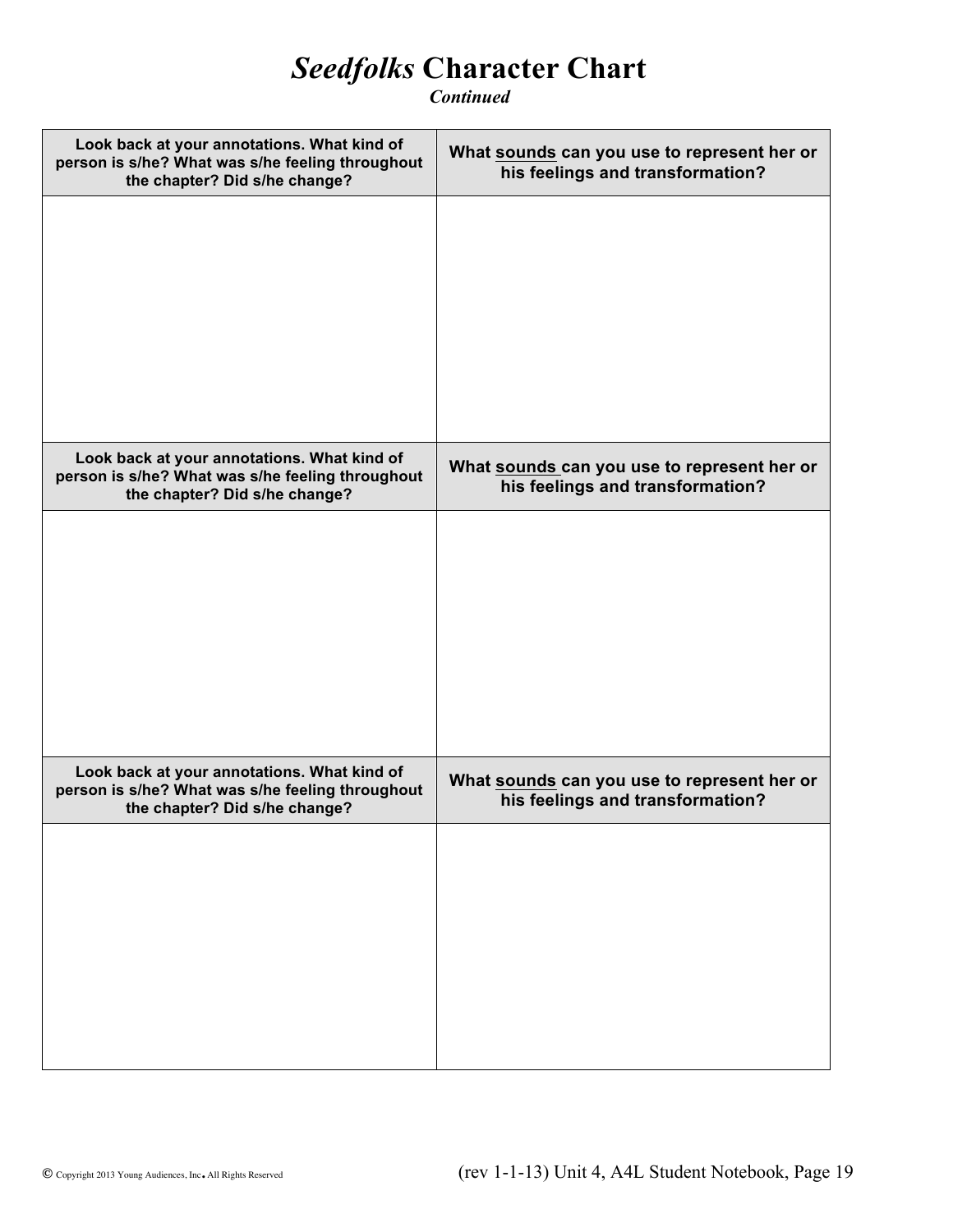### **Reflection Journal:**

### **Directions:**

Use this space to write your personal thoughts and reflections on this character. You can write about anything that stood out for you. Here are some questions to get you started.

- What have *you* learned from the character?  $\bullet$
- What do you think is the *most important thing* to remember about the character?  $\bullet$
- Did this character, or something that happened in the chapter, make you *think of an experience in* your own life?

My thoughts and reflections: **\*BIG IDEA\*** Write one big idea that this character has left you thinking about. It can be a short sentence or a word or phrase.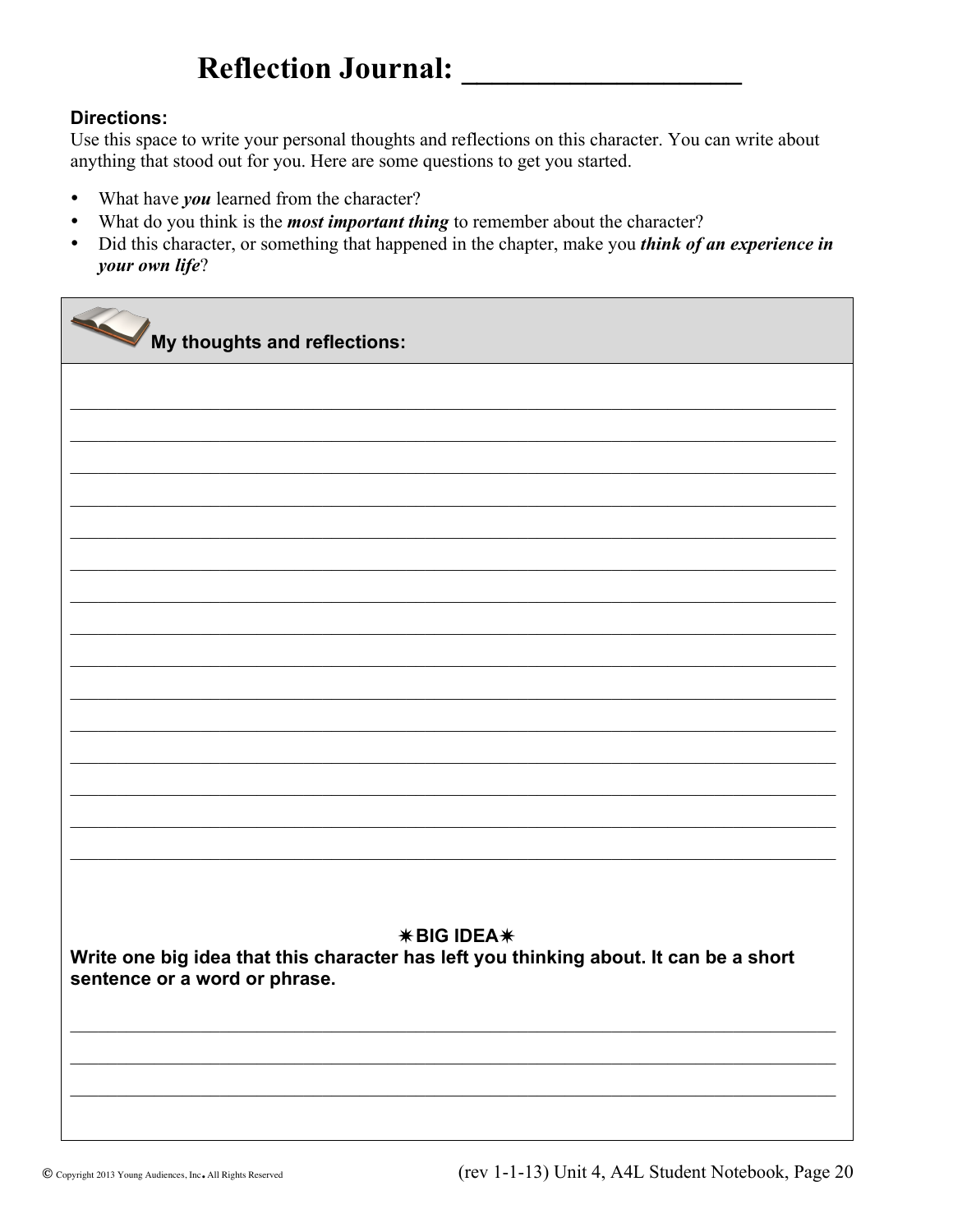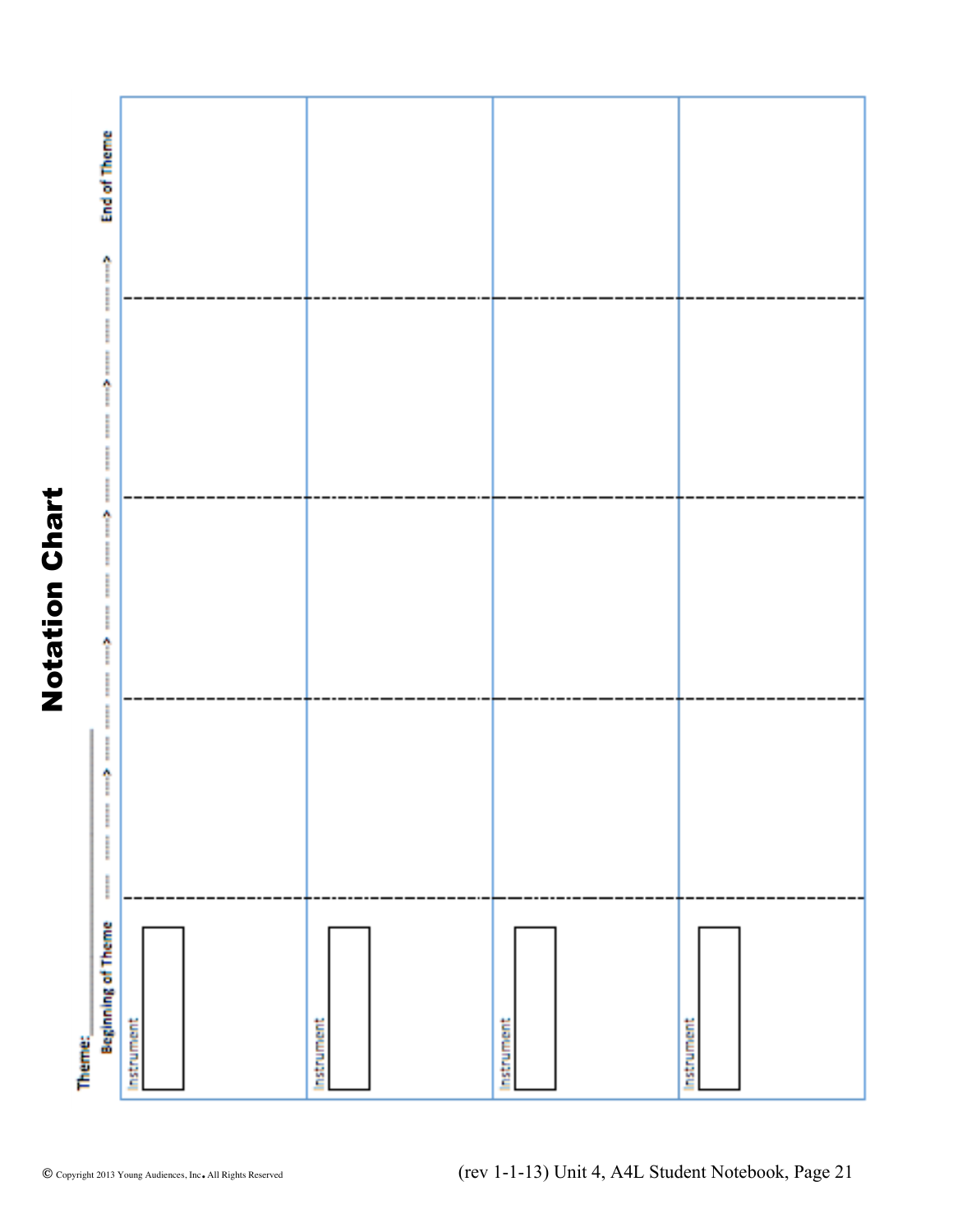### **Reflection Journal:**

### **Directions:**

Use this space to write your personal thoughts and reflections on this character. You can write about anything that stood out for you. Here are some questions to get you started.

- What have *you* learned from the character?  $\bullet$
- What do you think is the *most important thing* to remember about the character?  $\bullet$
- Did this character, or something that happened in the chapter, make you *think of an experience in* your own life?

My thoughts and reflections: **\*BIG IDEA\*** Write one big idea that this character has left you thinking about. It can be a short sentence or a word or phrase.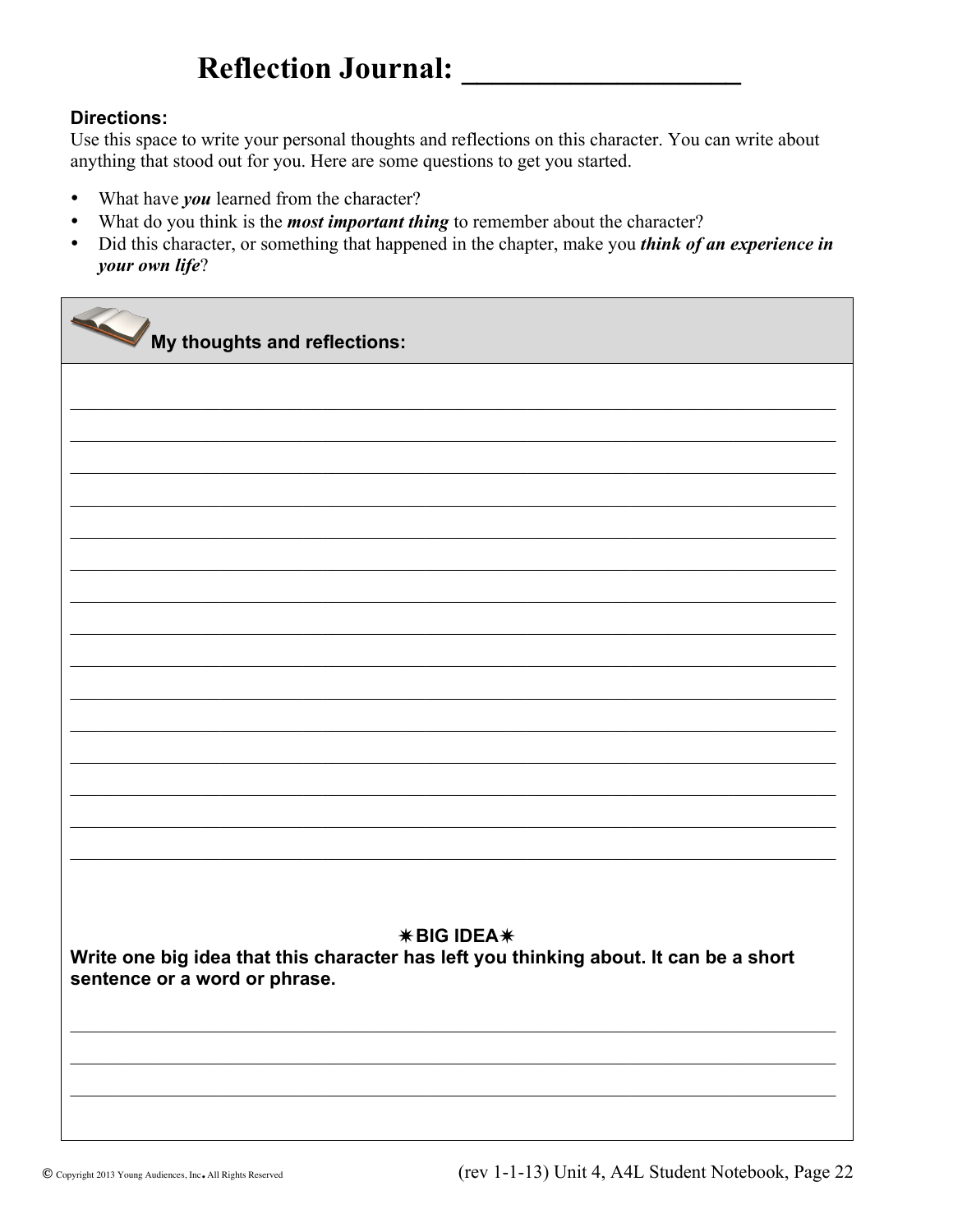

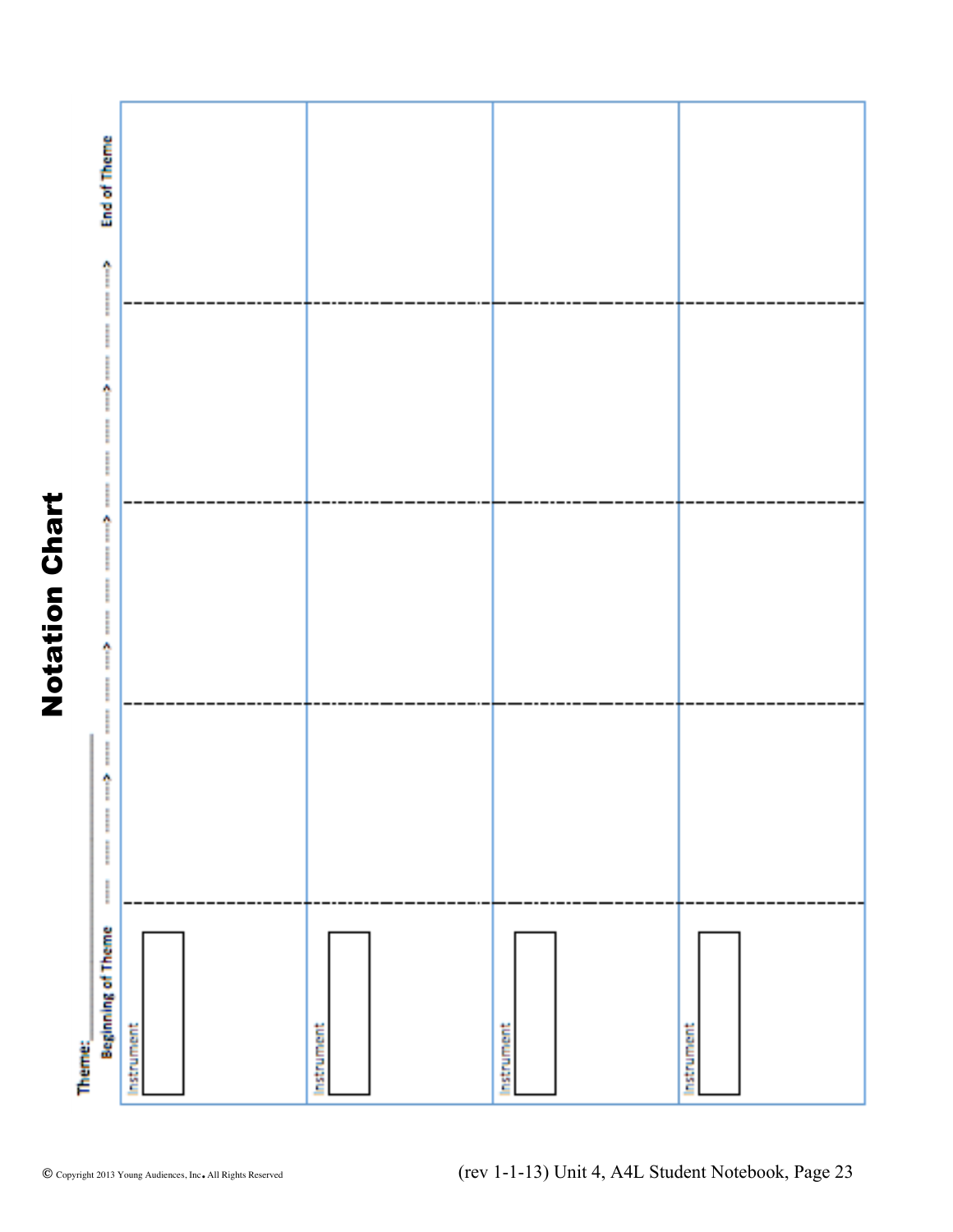### **Reflection Journal:**

### **Directions:**

Use this space to write your personal thoughts and reflections on this character. You can write about anything that stood out for you. Here are some questions to get you started.

- What have *you* learned from the character?  $\bullet$
- What do you think is the *most important thing* to remember about the character?  $\bullet$
- Did this character, or something that happened in the chapter, make you *think of an experience in* your own life?

My thoughts and reflections: **\*BIG IDEA\*** Write one big idea that this character has left you thinking about. It can be a short sentence or a word or phrase.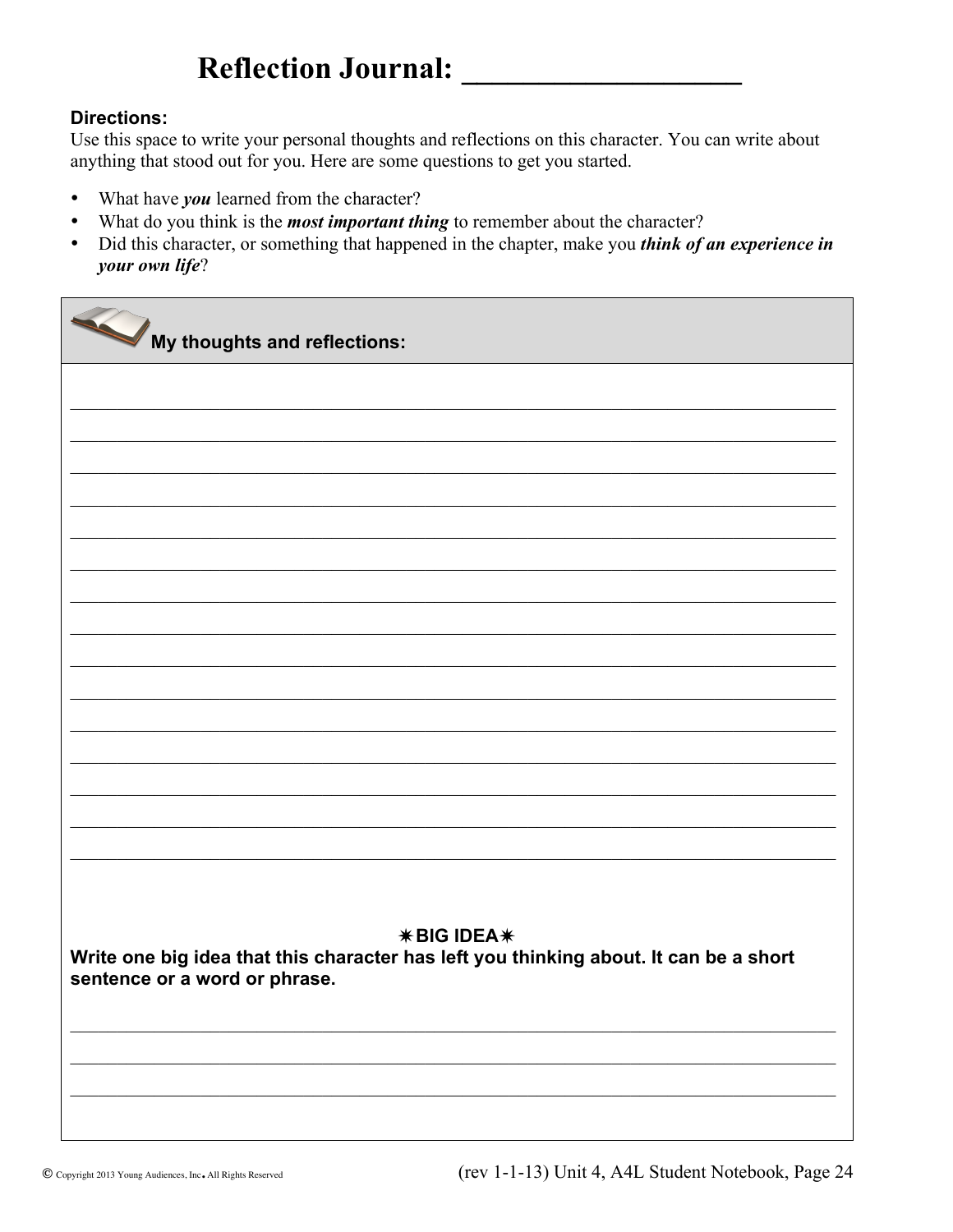

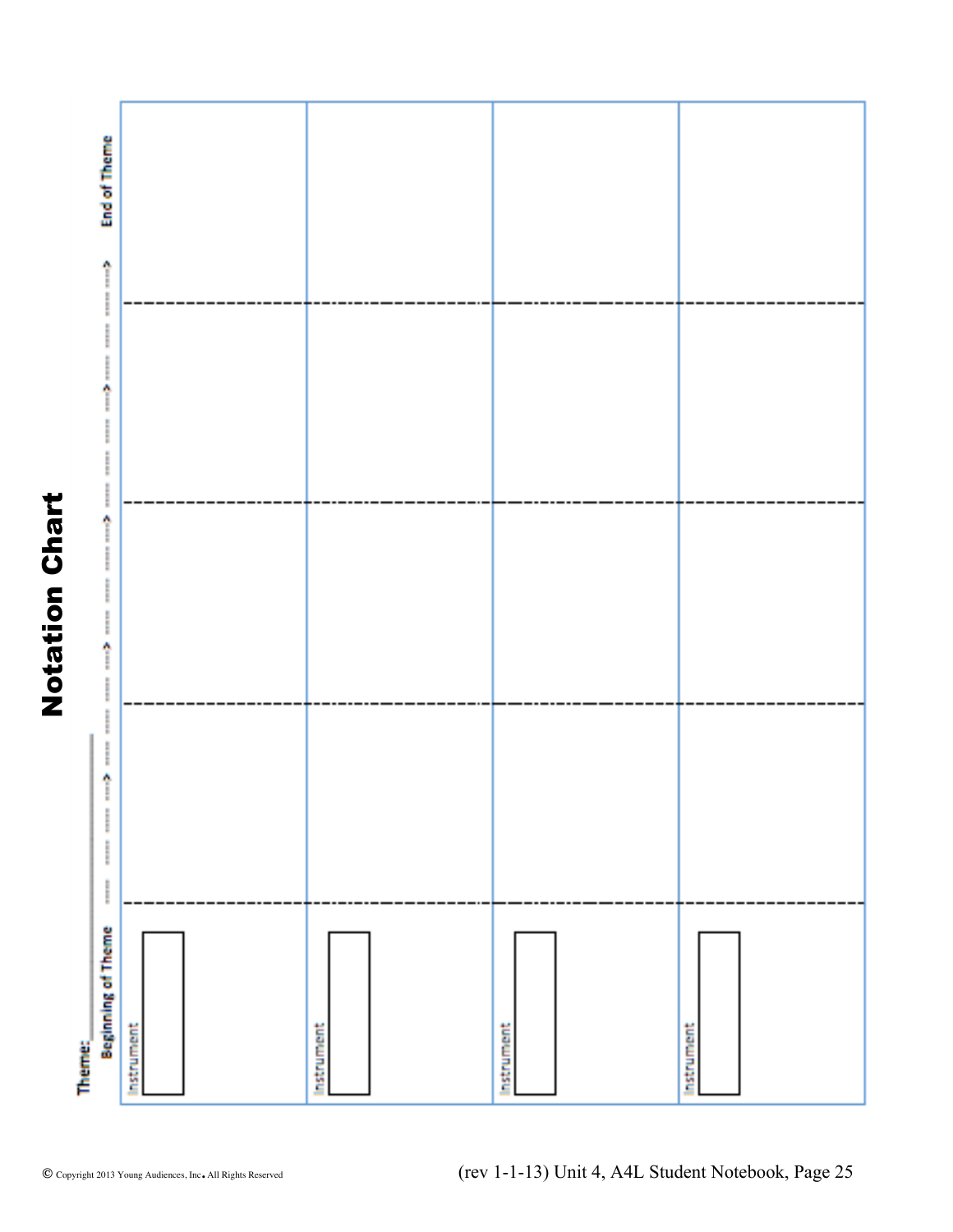

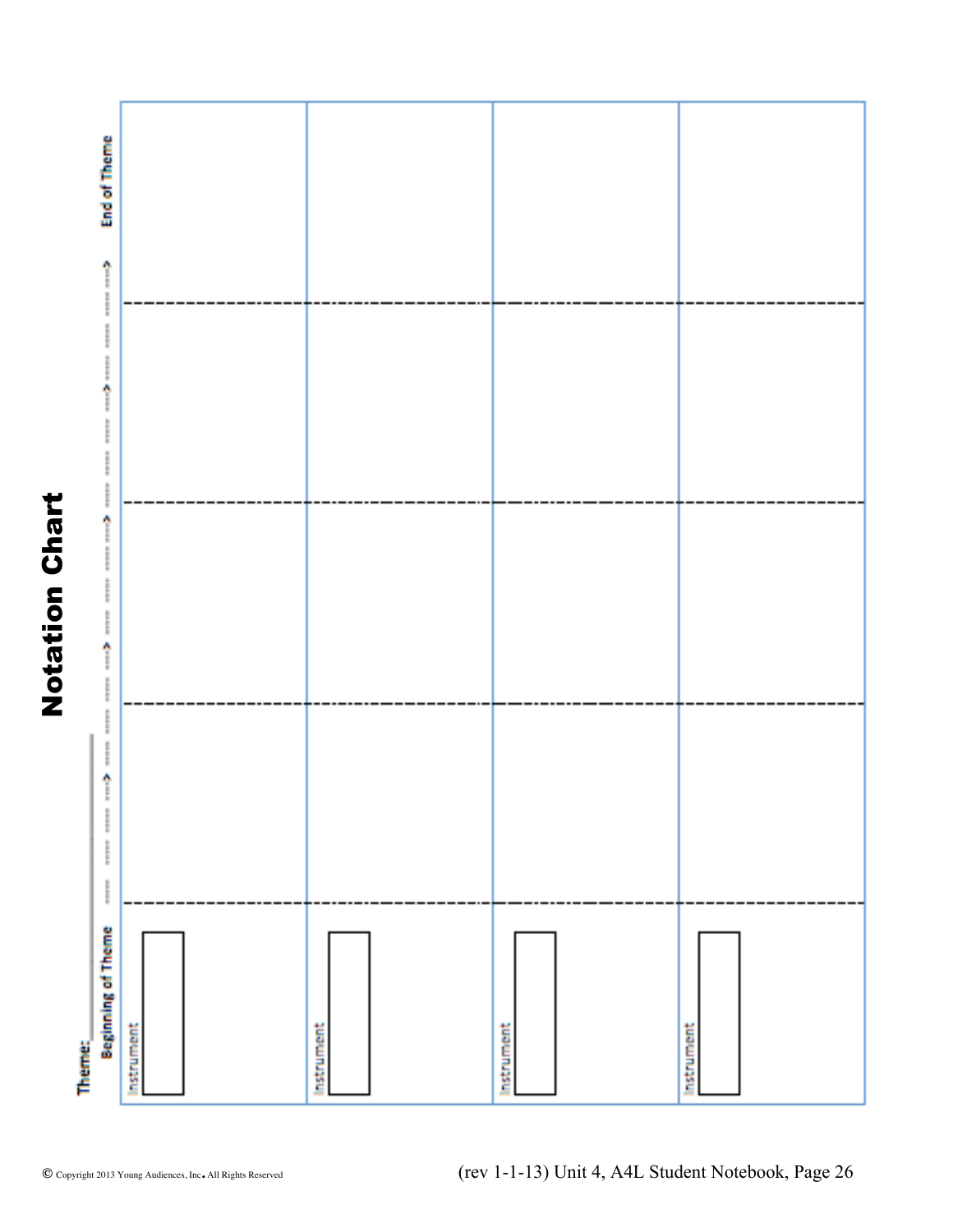



**Second TRAIL Marker** 



Reflecting on Reading and Music

|                | My ensemble wanted to show that _____________________                                                                 |
|----------------|-----------------------------------------------------------------------------------------------------------------------|
|                |                                                                                                                       |
|                |                                                                                                                       |
|                |                                                                                                                       |
|                |                                                                                                                       |
|                |                                                                                                                       |
|                | <b>because the text said</b><br>(Write 1-3 clues from the text that led you think those things about your character.) |
|                |                                                                                                                       |
|                |                                                                                                                       |
|                | <u> 1989 - Paris Alexandria de Carlos III e a contra de la carlo de la carlo de la carlo de la carlo de la carlo</u>  |
|                |                                                                                                                       |
|                |                                                                                                                       |
|                |                                                                                                                       |
|                |                                                                                                                       |
|                | (Describe how you decided to play your theme.)                                                                        |
|                |                                                                                                                       |
|                |                                                                                                                       |
|                | ,我们也不能在这里的人,我们也不能在这里的人,我们也不能在这里的人,我们也不能在这里的人,我们也不能在这里的人,我们也不能在这里的人,我们也不能在这里的人,我们也                                     |
|                |                                                                                                                       |
|                |                                                                                                                       |
|                |                                                                                                                       |
| the chapter by | In our theme, we showed _________________'s feelings and how s/he changed throughout                                  |
|                |                                                                                                                       |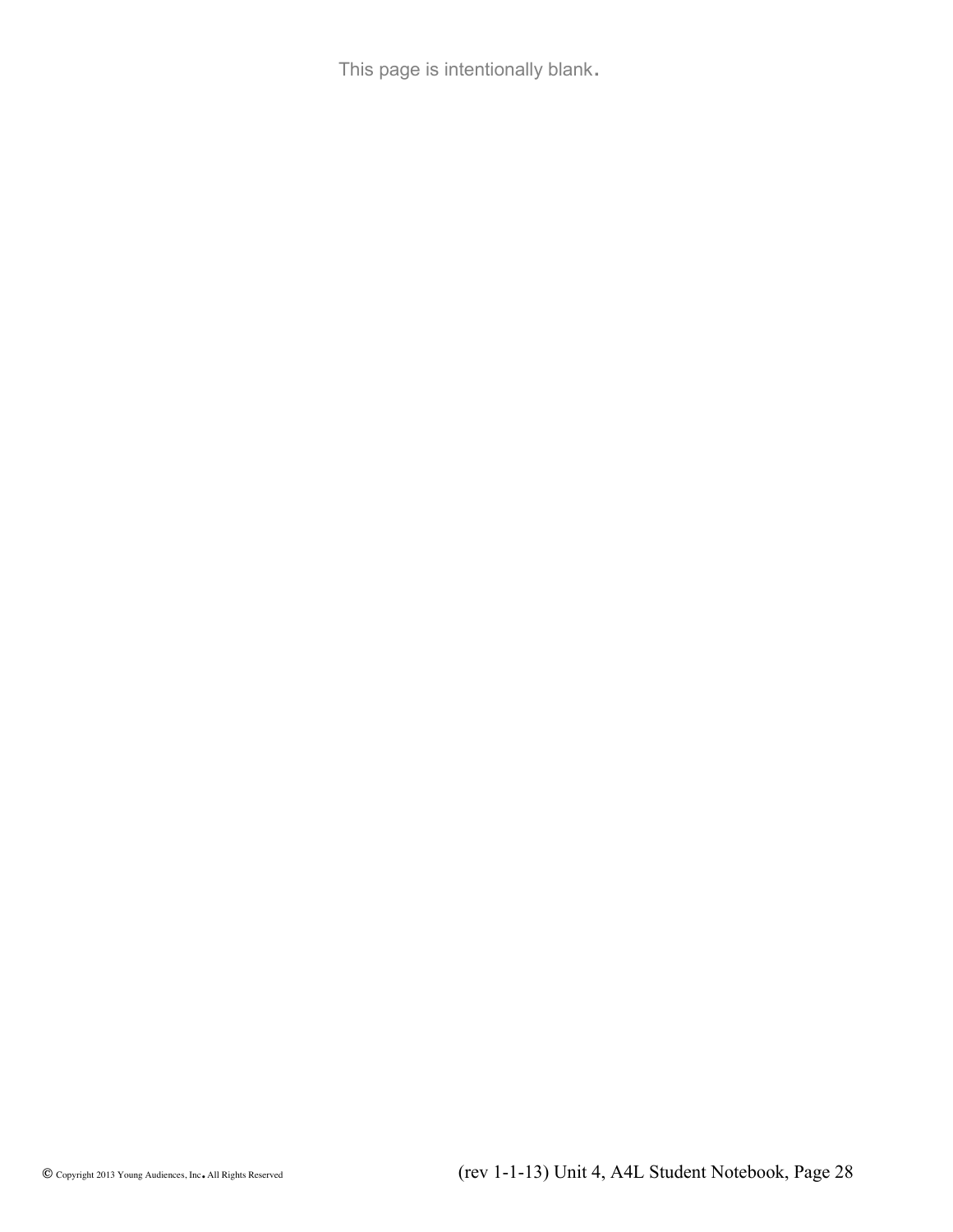### **Seedfolks Central Theme**

### **Brainstorm**

The central story theme of Seedfolks could be...

The central theme of Seedfolks is...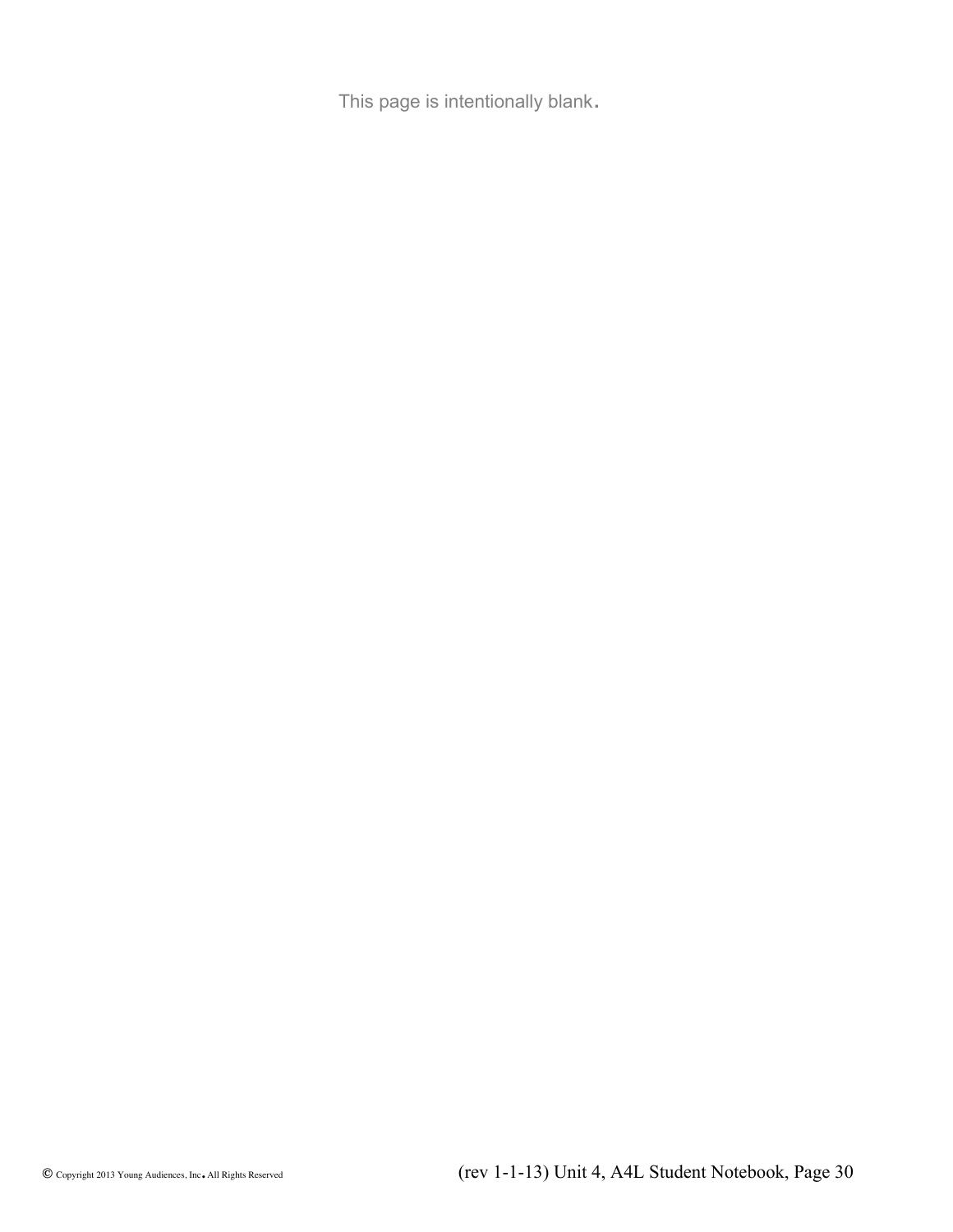### **Third TRAIL Marker**







Directions: Take a step back and reflect on what you are learning about reading and music.

| Theme. |
|--------|
|        |
|        |
|        |
|        |
|        |
|        |
|        |
|        |

2. In our theme, we showed these things by...

(Describe how you decided to play your theme.)